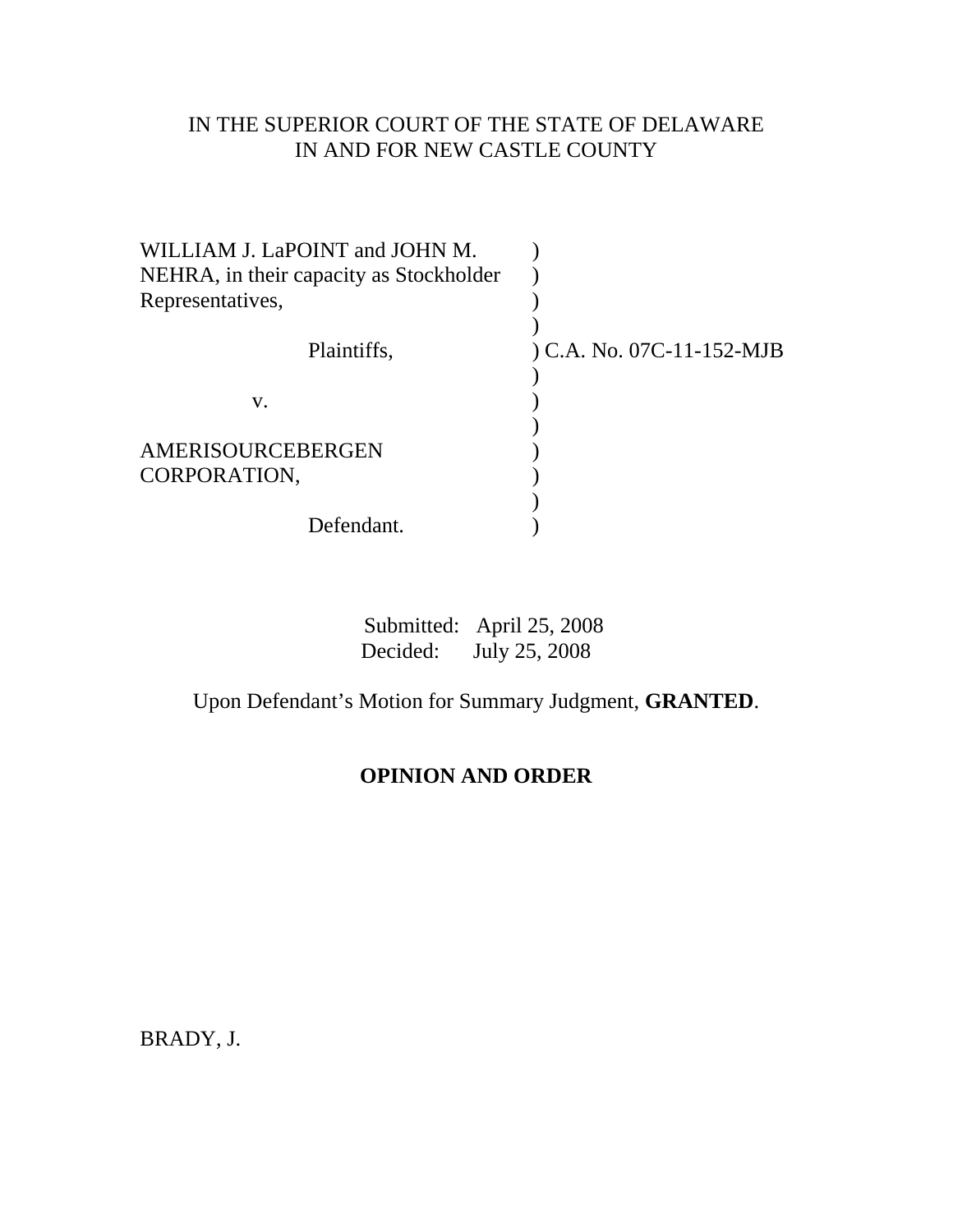#### **FACTUAL BACKGROUND**

This is an action for declaratory judgment in Plaintiffs' contractual indemnification claim for attorneys' fees and costs. Plaintiffs are suing in a representative capacity on behalf of the former shareholders of Bridge Medical, Inc. ("Bridge"). The undisputed facts are as follows:

 On January 3, 2003, Bridge merged with Defendant Amerisourcebergen Corp. ("ABC"), and Bridge is now a wholly owned subsidiary of ABC. By way of the Merger Agreement, ABC was contractually obligated, among other things, to furnish "earnout payments" to former shareholders of Bridge. The earnout payments were to be based upon the future performance of Bridge.

The Merger Agreement also included an indemnification clause, pursuant to which ABC was required to "indemnify, defend, and hold harmless the Company Shareholders... from and against any and all Damages incurred, in connection with, arising out of, resulting from or incident to any breach of any covenant, representation, warranty or agreement."

Eventually, the relationship between Bridge and ABC soured, and the former Bridge shareholders filed suit in Chancery Court alleging that ABC

<span id="page-1-0"></span> $<sup>1</sup>$  Compl. Ex. A at 58.</sup>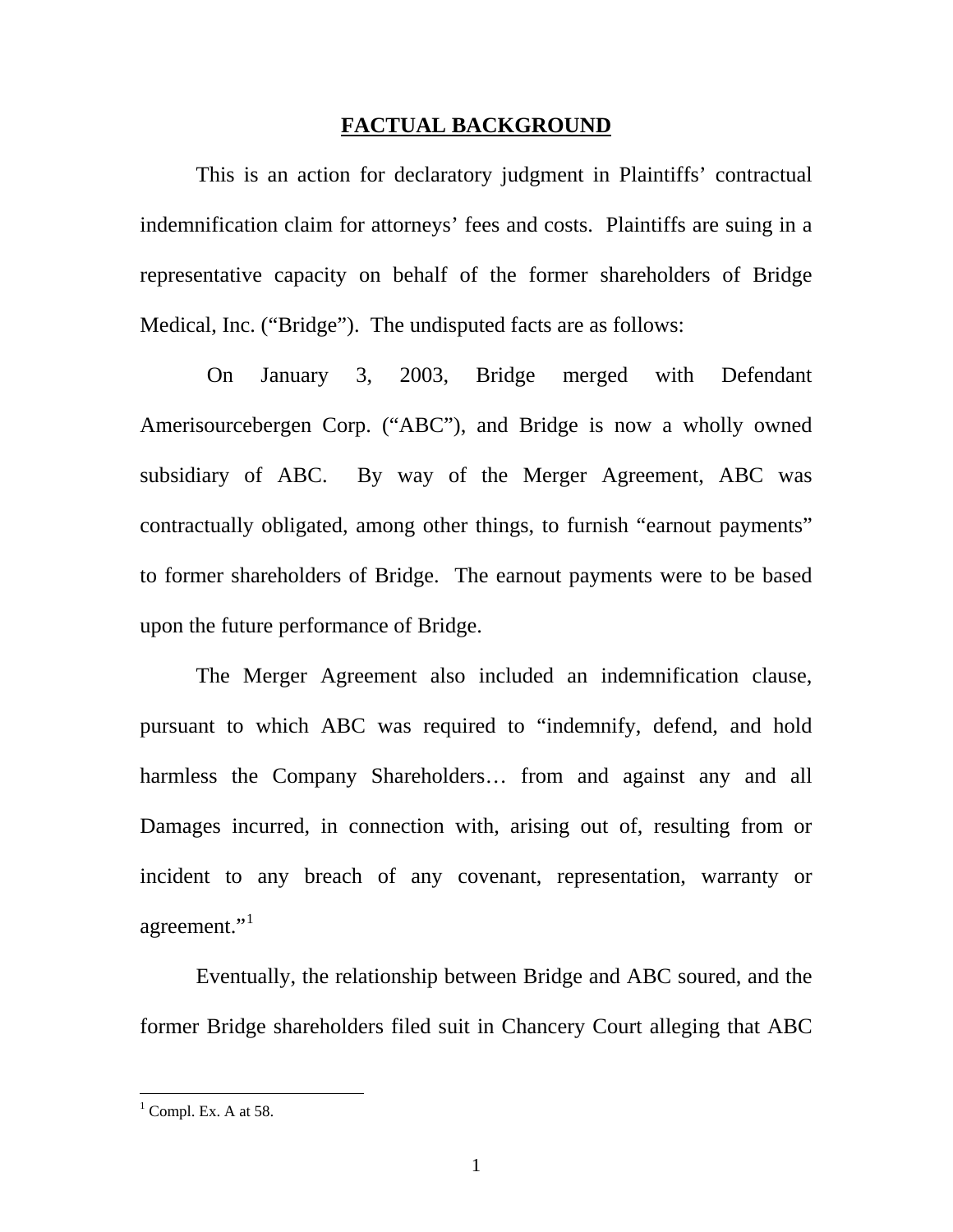breached the Merger Agreement. The Chancery Court Complaint included four enumerated prayers for relief. The third Prayer for Relief requested "reimbursement to plaintiffs of their attorneys' fees and costs."<sup>[2](#page-2-0)</sup> Plaintiffs' pretrial brief requested damages "not less than \$44 million, plus attorneys' fees and costs."<sup>[3](#page-2-1)</sup> The Pretrial Order also included a request for attorneys' fees and costs.<sup>[4](#page-2-2)</sup>

On September 4, 2007, Chancellor Chandler found in Plaintiffs favor and awarded them \$21 million dollars in damages.<sup>[5](#page-2-3)</sup> The Court's final Order did not address the issue of attorneys' fees and costs. ABC appealed the decision on grounds not related to fees and costs, and on April 8, 2008 the Delaware Supreme Court affirmed the decision.<sup>[6](#page-2-4)</sup>

Subsequently, Plaintiffs sent two demand letters to ABC. Together, the letters demanded that ABC reimburse Plaintiffs in the amount of \$5,394,034.57 in legal fees associated with the Chancery Court litigation. ABC refused to pay, and Plaintiffs filed the instant action on Nov. 20, 2007.

On January 3, 2008, ABC filed the instant Motion for Summary Judgment. ABC argues that it is entitled to summary judgment because the

<span id="page-2-0"></span> $<sup>2</sup>$  Def.'s Ex. C at 16.</sup>

<span id="page-2-1"></span> $3$  Def.'s Ex. D at 25.

<span id="page-2-2"></span> $<sup>4</sup>$  Def.'s Ex. E at 15.</sup>

<span id="page-2-3"></span><sup>&</sup>lt;sup>5</sup> *LaPoint v. Amerisourcebergen Corp.*, 2007 WL 2565709 (Del. Ch. Sept. 4, 2007).<br><sup>6</sup> *Amerisourcebergen Corp. v. LaPoint*, 2008 WL 931670 (Del. April 8, 2008).

<span id="page-2-4"></span>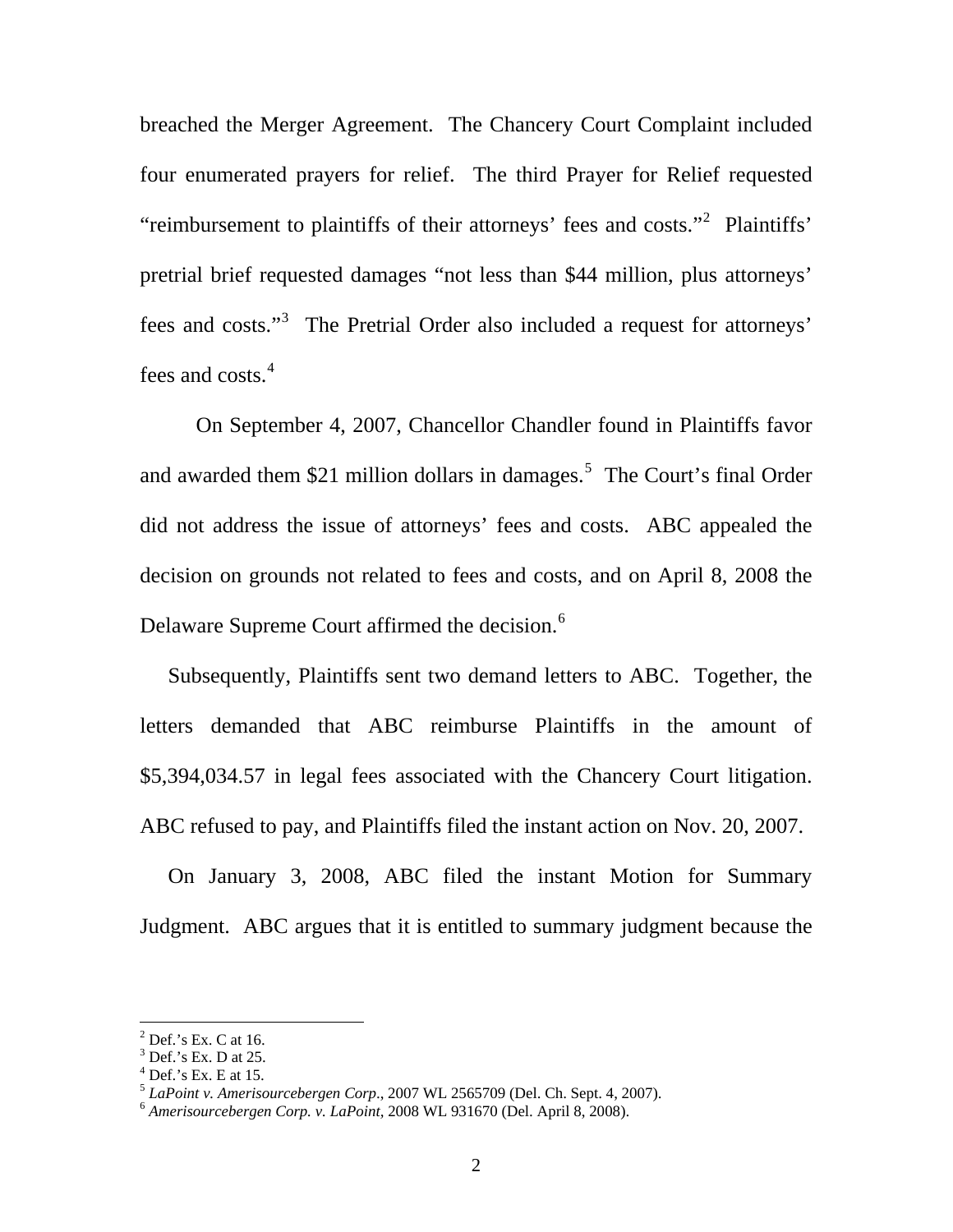action for legal fees is barred by the doctrine of *res judicata* and by the statute of limitations.

Plaintiffs argue that ABC's refusal to indemnify the shareholders is a separate and independent breach of the Merger Agreement, and, as such, they are entitled to file another action based upon this breach.

## **STANDARD OF REVIEW**

The standard for granting summary judgment is high.<sup>[7](#page-3-0)</sup> Summary judgment may be granted where the record shows that there is no genuine issue as to any material fact and that the moving party is entitled to judgment as a matter of law. $8$  "In determining whether there is a genuine issue of material fact, the evidence must be viewed in a light most favorable to the non-moving party."<sup>[9](#page-3-2)</sup> "When taking all of the facts in a light most favorable to the non-moving party, if there remains a genuine issue of material fact requiring trial, summary judgment may not be granted."<sup>[10](#page-3-3)</sup>

## **I. RES JUDICATA**

#### **PARTIES' CONTENTIONS**

 In its Motion for Summary Judgment, ABC contends Plaintiffs' claim for attorneys' fees is barred by *res judicata*. ABC argues the issue before

 $7$  *Mumford & Miller Concrete, Inc. v. Burns,* 682 A.2d 627 (Del. 1996).

<span id="page-3-1"></span><span id="page-3-0"></span> $8 \text{ Super. Ct. Civ. R. } 56(c)$ .

<span id="page-3-2"></span><sup>9</sup> *Muggleworth v. Fierro*, 877 A.2d 81, 83-84 (Del. Super. 2005). 10 *Gutridge v. Iffland*, 889 A.2d 283 (Del. 2005).

<span id="page-3-3"></span>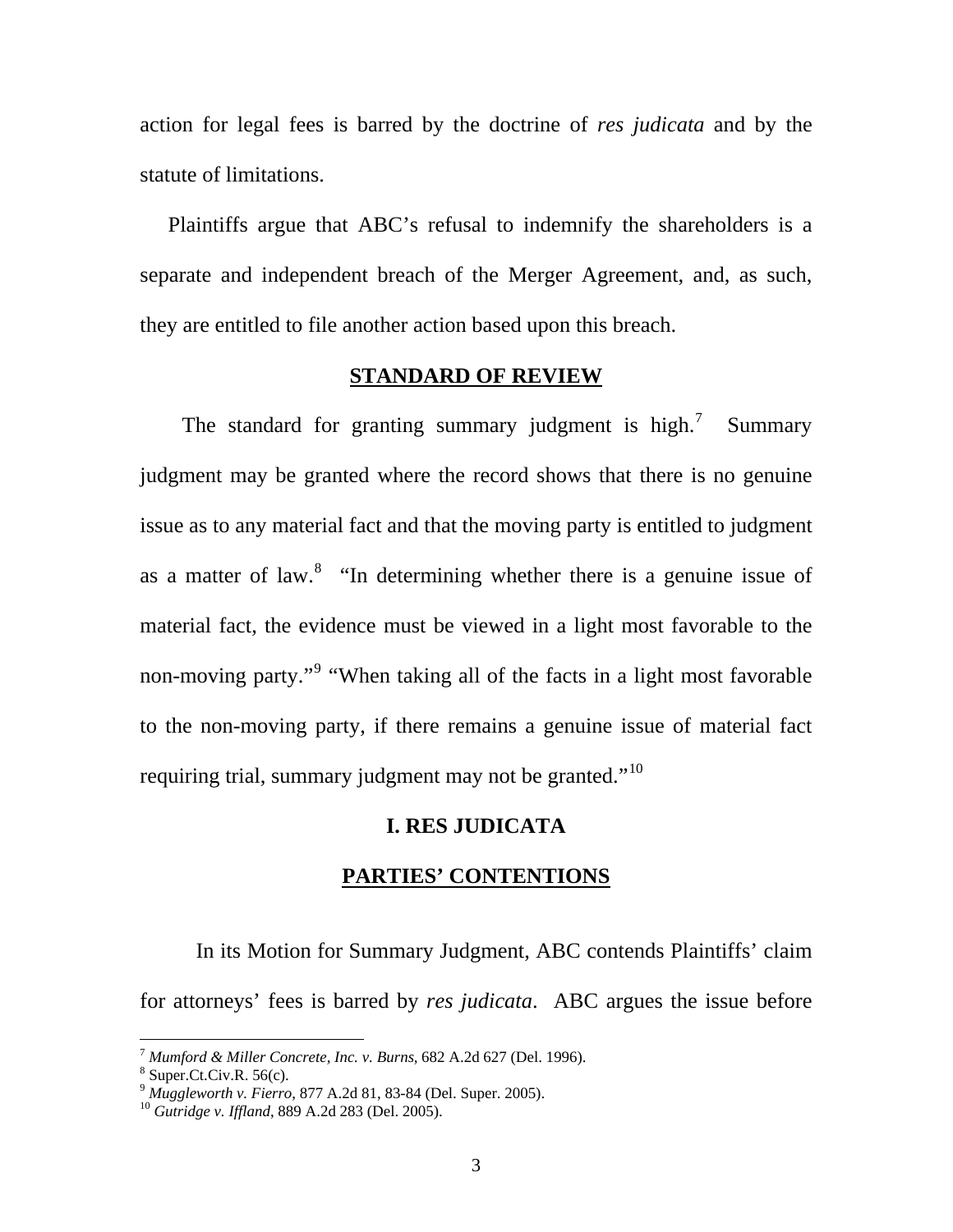this Court was decided during three years of litigation in the Court of Chancery. Specifically, ABC contends the Plaintiffs pled the issue of attorneys' fees in their Complaint and Amended Complaint and thus the issue before this court has been adjudicated. Furthermore, ABC contends the indemnification claim is a component of the same transaction, the breach of the Merger Agreement, and thus cannot be heard even if the claim was never expressly decided in the prior litigation.

In response to ABC's Motion, Plaintiffs argue they did not raise, nor were they required to raise, the issue of their entitlement to attorneys' fees under the Merger Agreement in the previous action and thus it was not decided. Specifically, the Plaintiff claims their entitlement to attorneys' fees was only adjudicated regarding equitable fee shifting principles. Moreover, Plaintiffs contend their claim in the present action does not arise from Defendant's breach of the Merger Agreement but from ABC's wrongful rejection to pay for attorneys' fees in a September 20, 2007 letter.

#### **DISCUSSION**

"The doctrine of *res judicata*, briefly stated, is that a final judgment upon the merits rendered by a court of competent jurisdiction may, in the absence of fraud or collusion, be raised as an absolute bar to the

4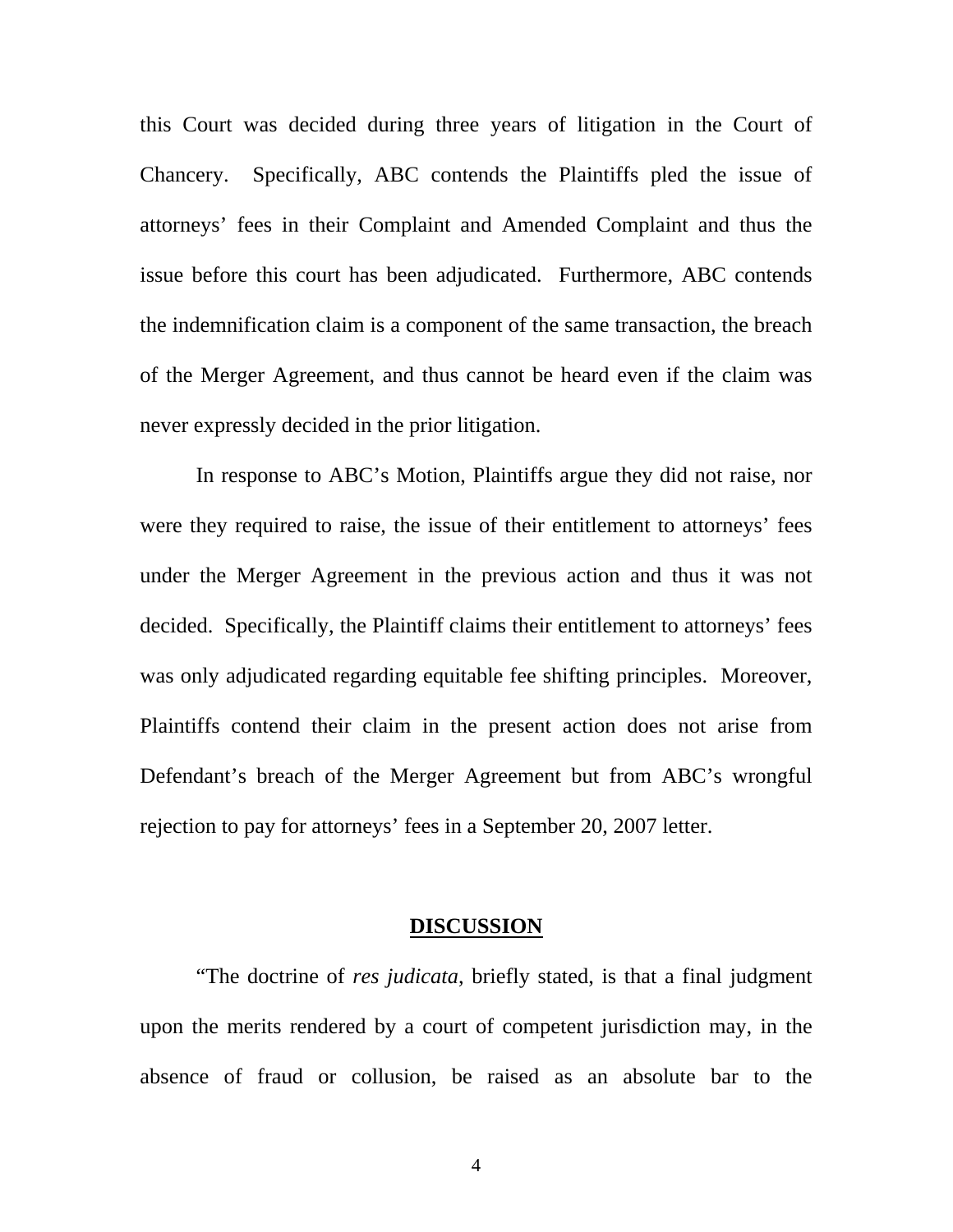maintenance of a second suit in a different court upon the same matter by the same party, or his privies."<sup>[11](#page-5-0)</sup> The purpose of requiring a litigant to seek all legal remedies and theories of recovery in one proceeding is to prevent multiplicity of litigation and inconsistent results.<sup>[12](#page-5-1)</sup>

Plaintiffs do not dispute the Court of Chancery's jurisdiction to order a final judgment between the two parties. Subject matter jurisdiction was established under 8 Del. C. § 111 and personal jurisdiction established by way of the Merger Agreement ("Consent to Jurisdiction and Forum Selection").<sup>[13](#page-5-2)</sup> Therefore, the application of *res judicata* is proper if the issue in the present action was actually decided or could have been decided in the Court of Chancery.<sup>[14](#page-5-3)</sup>

Plaintiffs argue the issue of indemnification was never litigated and thus never decided in the previous action by the Court of Chancery. This Court disagrees and finds all Plaintiffs' claims against ABC for breach of the Merger Agreement were adjudicated in the prior action.

 Since Plaintiffs contend the issue of contractual indemnification was not already decided, the Court must determine whether the assertion in this proceeding stems from the same transaction as the claim from the first

<span id="page-5-0"></span><sup>&</sup>lt;sup>11</sup> *Maldonado v. Flynn*, 417 A.2d 378 (Del. Ch. 1980).<br><sup>12</sup> *Id.* 13 Def.'s Ex. H.

<span id="page-5-2"></span><span id="page-5-1"></span>

<span id="page-5-3"></span><sup>14 47</sup> Am. Jur. 2d *Judgments* § 475.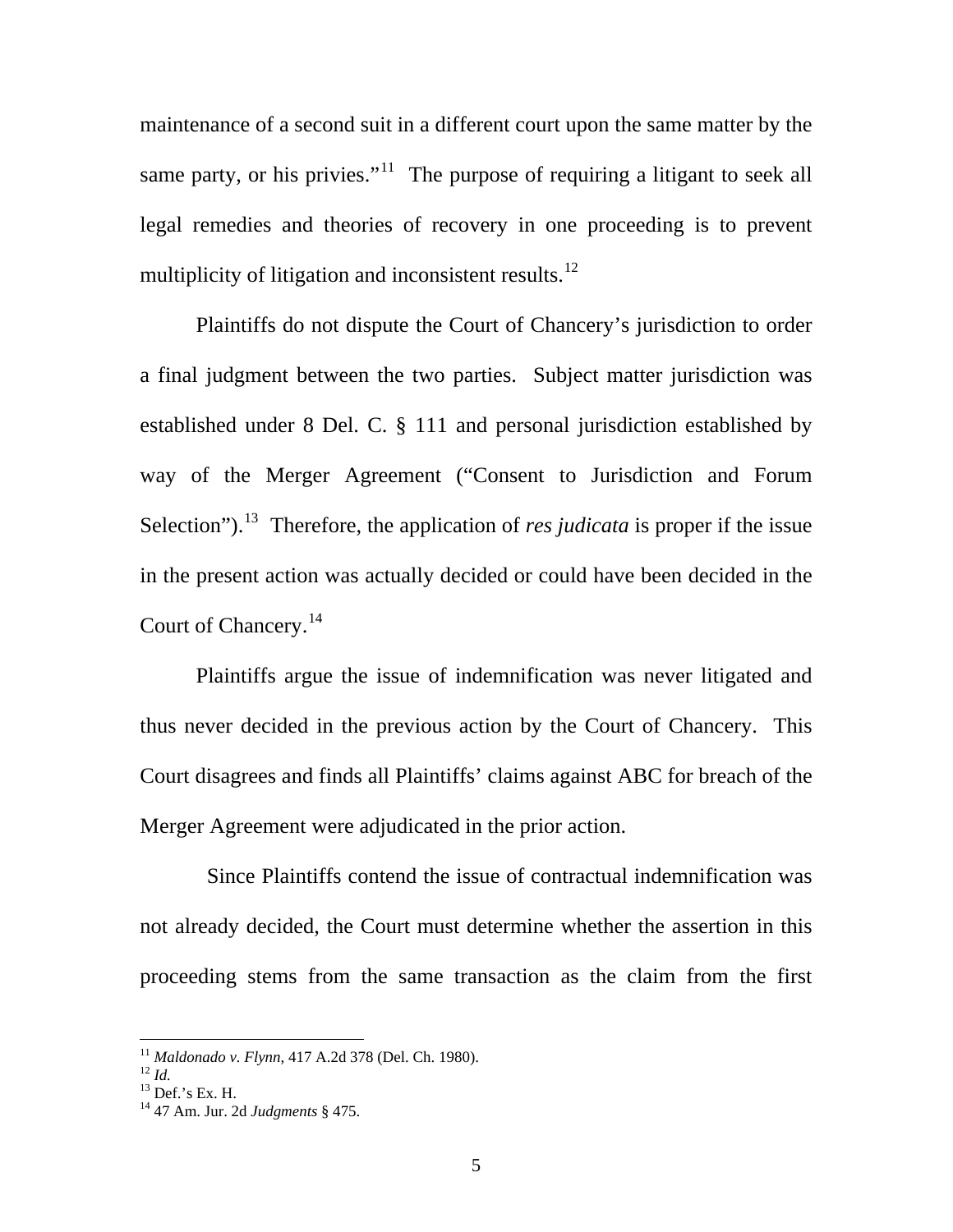proceeding.[15](#page-6-0) "A contract is typically considered to be a 'transaction' so that all claims arising from the breach of the contract must be brought in the original action."[16](#page-6-1) In *Ambase Corp. v. City Investing Co. Liquidating Trust*, the Second Circuit Court of Appeals, interpreting Delaware law, applied *res judicata* to bar a contractual indemnification claim because it was not pled in Delaware's Chancery Court and arose out of a common nucleus of operative facts as the Chancery Court action. Similarly, the Plaintiffs' indemnification claim in this case should be precluded. A plaintiff is allowed one opportunity to pursue all legal substantive theories of relief for one transaction.<sup>[17](#page-6-2)</sup> All claims incident to the breach of the Merger Agreement were, or could have been, decided in the Chancery Court action, and, therefore, are barred by *res judicata*.

Plaintiffs maintain the indemnification claim is based upon Defendant's denial of their demand for attorneys' fees in a September 20, 2007 letter and, therefore, did not arise from the same transaction as the previous litigation. According to the language of the Merger Agreement, Defendants were required to "indemnify…the Company Stockholders…from and against any and all Damages incurred in connection with, arising out of, resulting from or incident to any breach of any

<span id="page-6-1"></span><span id="page-6-0"></span><sup>&</sup>lt;sup>15</sup> *Maldonado*, 417 A.2d 378.<br><sup>16</sup> *Ambase Corp. v. City Investing Co. Liquidating Trust*, 326 F.3d 63 (2<sup>nd</sup> Cir. 2003).<br><sup>17</sup> *Id.* 

<span id="page-6-2"></span>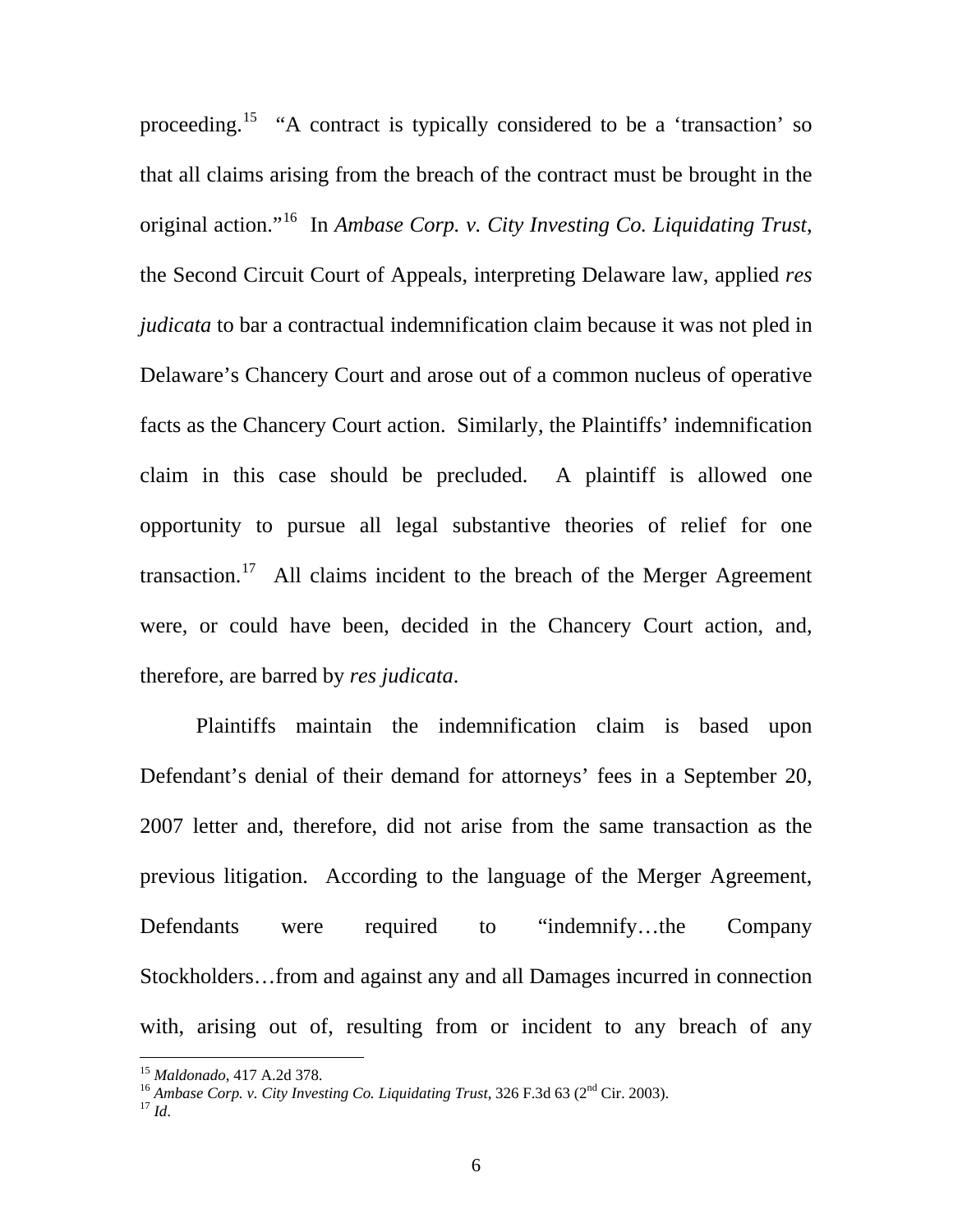covenant."[18](#page-7-0) This provision proves Plaintiffs' right to indemnification was created by the breach of contract rather than the denial letter sent from the Defendants after the Court of Chancery action. In fact, the Delaware Supreme Court barred a claim for attorneys' fees in a similar situation.<sup>[19](#page-7-1)</sup> In *Kossol*, the Plaintiff sought condominium assessments and attorneys' fees pursuant to contractual terms. The Plaintiff later withdrew its claim for attorneys' fees during trial and was awarded a favorable judgment for the condominium assessments. Subsequently, Plaintiff sent a letter demanding the defendant pay for attorneys' fees incurred during the previous litigation.<sup>[20](#page-7-2)</sup> The Defendant refused to pay the fees, and the Plaintiff brought a second suit. The Delaware Supreme Court concluded the right to attorneys' fees was created by the contract, the breach of which was the subject of the prior litigation, and that a subsequent claim was barred.

Plaintiffs rely on *Dover Historical Society Inc. v. City of Dover Planning Commission*, in which the Plaintiff successfully asserted a previously denied claim for attorneys' fees in a second proceeding involving the same parties. $21$  However, the Delaware Supreme Court permitted the Plaintiff in that case to assert a claim for attorneys' fees because "the second

<span id="page-7-1"></span><span id="page-7-0"></span><sup>&</sup>lt;sup>18</sup> Compl. Ex. A at 58.<br><sup>19</sup> *Kossol v. Ashton Condominium Ass'n, Inc.,* 637 A.2d 827 (Del. 1994).

<span id="page-7-3"></span><span id="page-7-2"></span>

<sup>&</sup>lt;sup>20</sup> Id.<br><sup>21</sup> Dover Historical Society Inc. v. City of Dover Planning Commission, 902 A.2d 1084 (Del. 2006).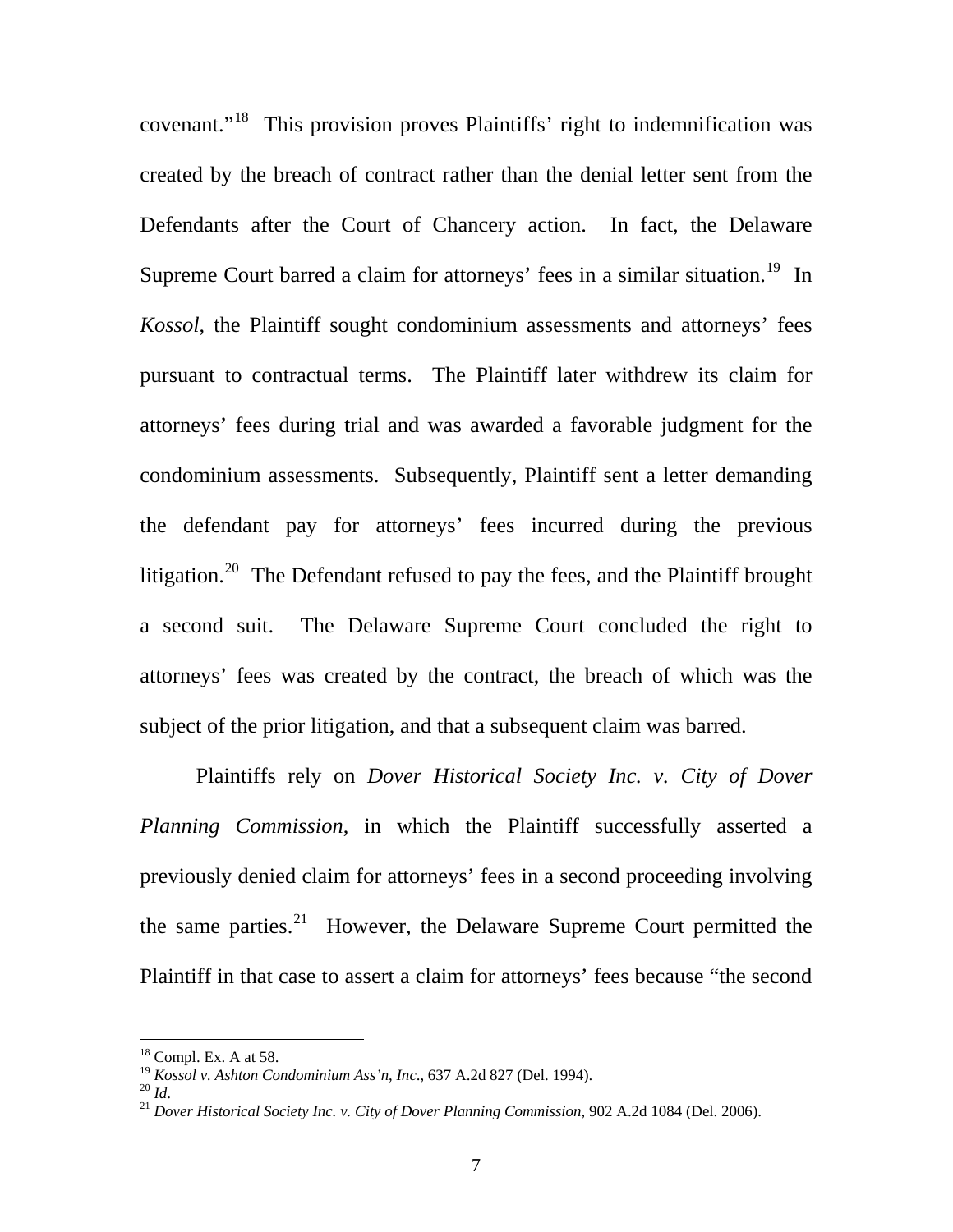application rested entirely upon facts that did not arise until after the first application had been denied."<sup>[22](#page-8-0)</sup> Specifically, in the first suit the Petitioners sought an injunction to prevent a developer from destroying historical buildings, and attorneys' fees based upon equitable fee shifting principles. The Court set forth guidelines for the Dover Planning Commission to follow in reviewing the Respondent's application for an architectural certificate, and denied the request for attorneys' fees. The Commission re-approved the certificate and the Petitioners filed another claim for an injunction based upon the second approval by the Dover Planning Commission. While the second petition was pending, the Respondent destroyed the historical buildings, which the Petitioners were attempting to protect. The Petitioners sought attorneys' fees in the second litigation, under a different theory, based entirely upon the Respondent's bad faith destruction of the buildings.<sup>[23](#page-8-1)</sup> The Supreme Court concluded the Petitioners' second claim for attorneys' fees was not barred by *res judicata* because the claim was based upon events which occurred subsequent to the previous litigation.

In the case at bar, the Plaintiffs contend the demand letter is a subsequent event giving rise to a second application for attorneys' fees. Unlike the *Dover Historical* case, however, there has been no additional

<span id="page-8-0"></span> $\overline{a}$ <sup>22</sup> *Id.* at 1092. 23 *Id*.

<span id="page-8-1"></span>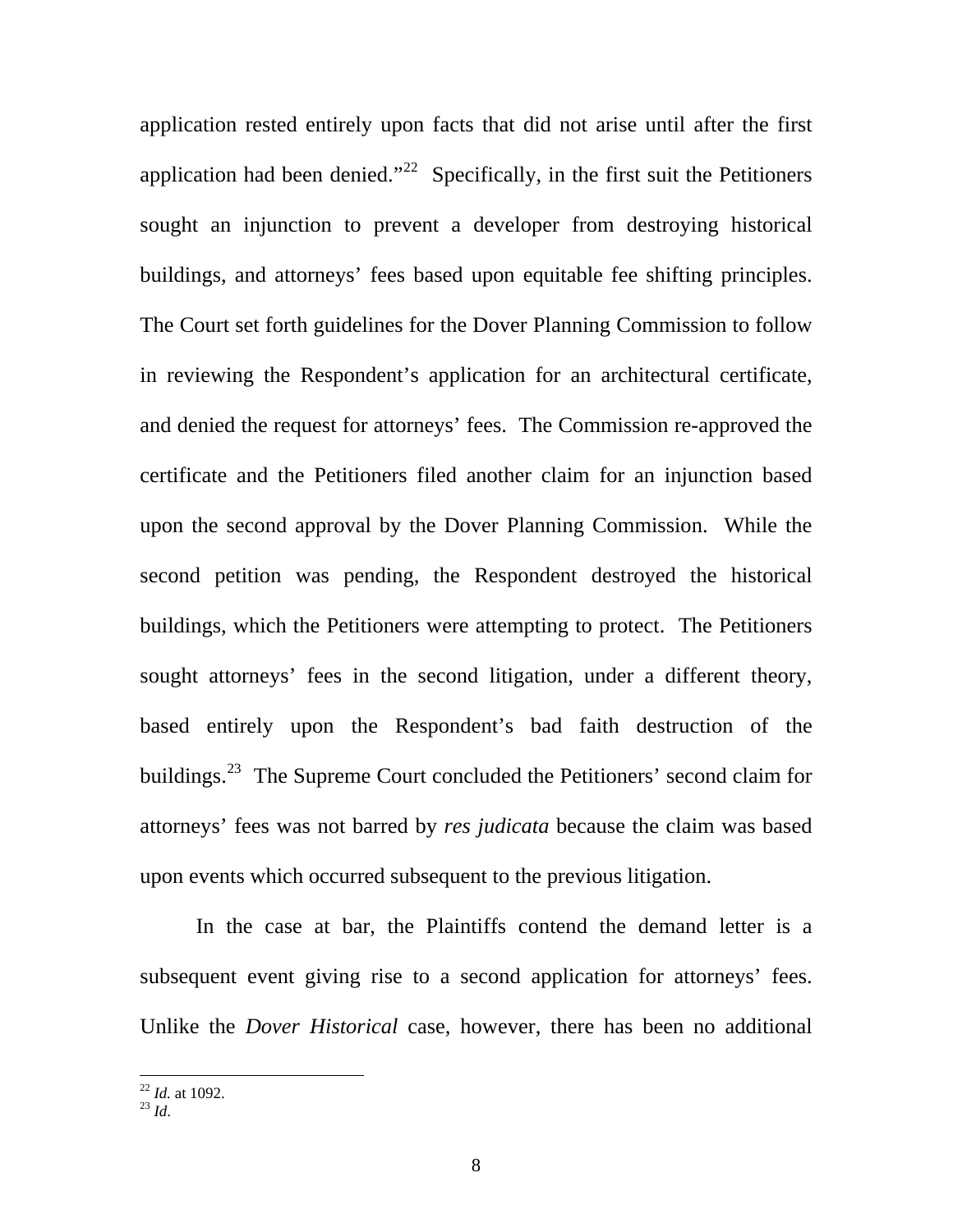conduct by the opposing party and no new, substantive basis upon which Plaintiffs claim to be entitled to relief. The demand letter does not constitute a transaction, based upon which Plaintiffs can claim a right to attorneys' fees.[24](#page-9-0) There are no new, relevant facts from which Plaintiffs may leverage a new claim, and therefore, the action is barred.

In addition, the doctrine of *res judicata* precludes Plaintiffs from litigating issues not previously raised but which could have been raised in the prior litigation.<sup>[25](#page-9-1)</sup>

If the pleadings framing the issues in the first action would have permitted the raising of the issue sought to be raised in the second action, and if the facts were known, or could have been known to the plaintiff in the second action at the time [o](#page-9-2)f the first action then the claims in the second action are precluded.<sup>[26](#page-9-2)</sup>

Consequently, all claims arising out of the breach of the Merger Agreement must have been litigated in the Court of Chancery action. Plaintiffs sought reimbursement of attorneys' fees in their pleadings and Pretrial Order and failed to pursue the claim during trial or in their post-trial brief, "thereby waiving their claim."<sup>[27](#page-9-3)</sup>

<span id="page-9-1"></span><span id="page-9-0"></span>

<sup>&</sup>lt;sup>24</sup> Kossol v. Ashton Condo. Ass'n., 637 A.2d 827 (Del. 1994).<br><sup>25</sup> Taylor v. Desmond, 1990 Del. Super. LEXIS 62 (Del. Super. Jan. 25., 1990).<br><sup>26</sup> Ambase, 326 F.3d at 73-74.<br><sup>27</sup> Kosachuk v. Harper, 2002 Del. Ch. LEXIS 16

<span id="page-9-2"></span>

<span id="page-9-3"></span>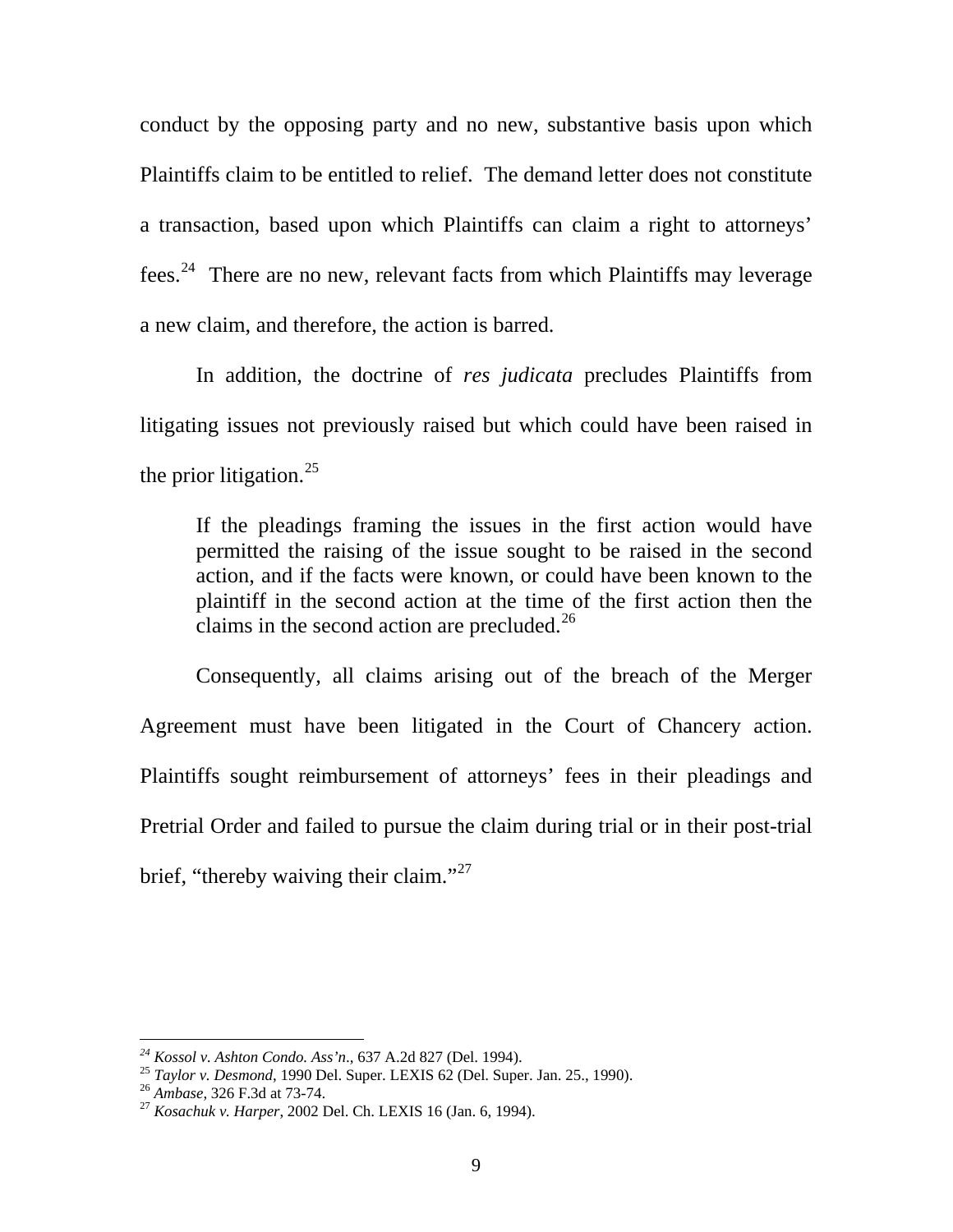Moreover, *res judicata* precludes a plaintiff from splitting its claim and seeking the same relief in subsequent litigation under a different substantive theory.<sup>[28](#page-10-0)</sup> "The common law rule against splitting of one cause of action is rooted in the need to protect a defendant from a multiplicity of suits and their attendant harassment."<sup>[29](#page-10-1)</sup> In their Complaint, Amended Complaint, and Pretrial Order, Plaintiffs demanded reimbursement for attorneys' fees and costs. Clearly, Plaintiffs are seeking in this Court, as they did in the Court of Chancery, the same relief, based upon the same events, simply under a different substantive theory. "The doctrine permits a litigant to press his claims but once, and requires him to be bound by the determination of the forum he has chosen, so that he 'may have one day in court but not two."<sup>[30](#page-10-2)</sup>

 "*Res judicata* bars the litigation of not only issues that were actually litigated, but also issues that could have been litigated, might have been litigated, or should have been litigated in the original suit."<sup>[31](#page-10-3)</sup> Therefore, all claims regarding ABC's breach of the Merger Agreement have been adjudicated and Plaintiffs are not entitled to further remedies.

<sup>28</sup> *Kossol,* 637 A.2d 827

<span id="page-10-1"></span><span id="page-10-0"></span>*Possot, 651 A.2d 621*<br><sup>29</sup> *Kossol*; citing *Webster v. State Farm Mutual Automobile Ins. Co.*, 348A.2d 329 (Del. Super. 1975).<br><sup>30</sup> *Epstein v. Chatham Park, Inc.*, 153 A.2d 180, 184 (Del. Super. 1959) quoting, *Malone F* 

<span id="page-10-2"></span>*Inc. v. Johnson Motor Lines, Inc.* 148 A.2d 770, 775 ( Del. 1959). <sup>31</sup> 47 Am. Jur. 2d Judgments § 475.

<span id="page-10-3"></span>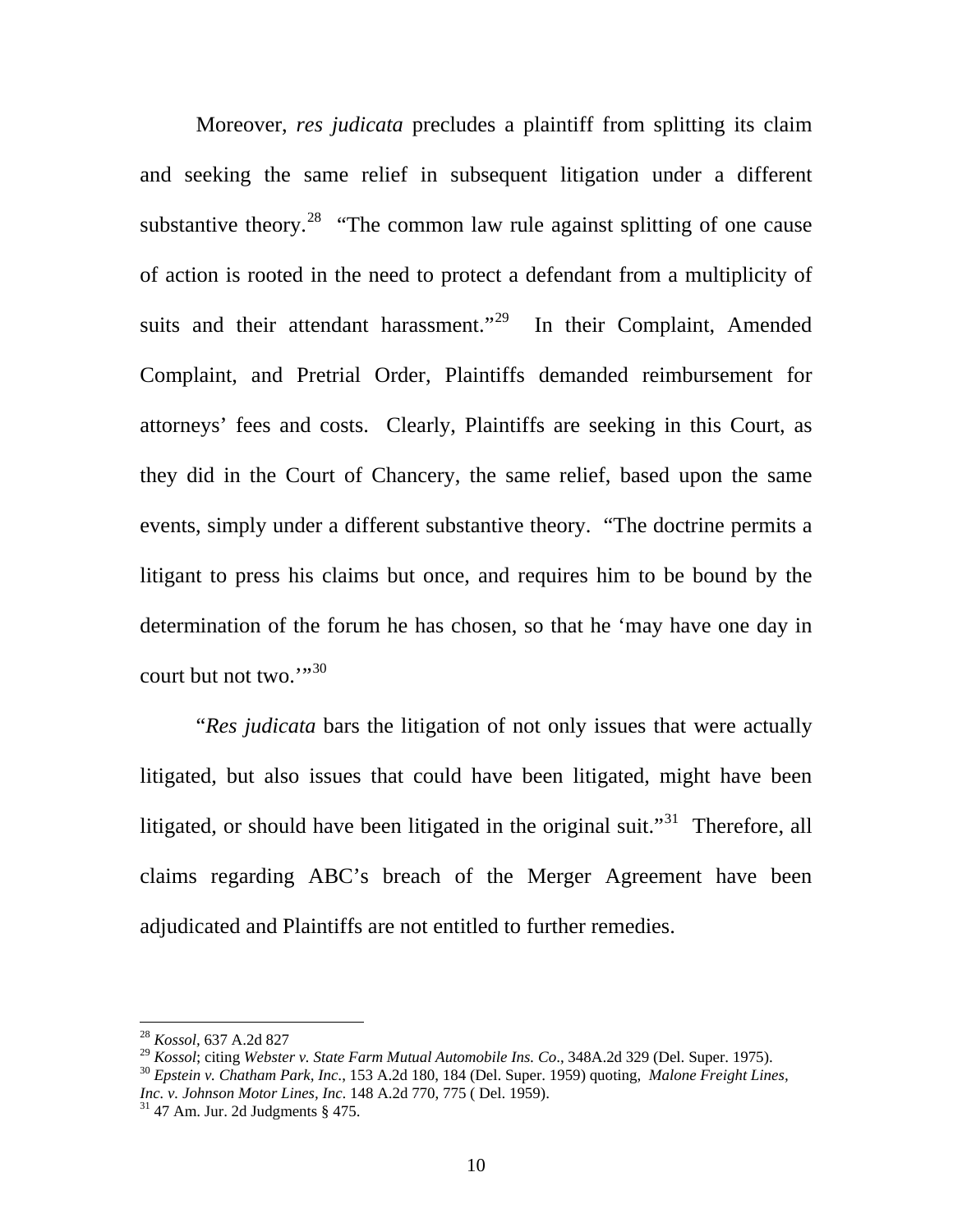## **II. STATUTE OF LIMITATIONS**

 The Court has granted ABC's Motion for Summary Judgment on the basis of *res judicata*, nevertheless, the Court will address whether the claim is barred by the statute of limitations.

 Plaintiffs contend the indemnification claim is not barred by the statute of limitations because accrual of the action did not begin until the Court of Chancery resolved the underlying breach of contract action.

In its Motion for Summary Judgment, ABC contends this action is barred by Delaware's three year statute of limitations for breach of contract claims.<sup>[32](#page-11-0)</sup> In particular, the ABC asserts the claim for indemnification of attorneys' fees began to accrue when the alleged breach of the Merger Agreement occurred in February 2004. The Court agrees.

"Statutes of limitations are designed to bar stale claims when the plaintiff has failed to assert his or her rights in a timely manner."  $33$  An action for breach of contract accrues at the time of the breach.<sup>[34](#page-11-2)</sup> Therefore, Plaintiffs' claim began to accrue in February 2004, and pursuant to 10 Del. C. § 8106, the three year statute of limitations for breach of contract actions, this Court is precluded from hearing this claim.

<span id="page-11-0"></span><sup>32 10</sup> Del. C. § 8106.

<span id="page-11-1"></span> $33$  Am. Jur. 2d Limitation of Actions § 8.

<span id="page-11-2"></span><sup>34</sup> *Getty Oil Co. v. Catalytic, Inc*., 509 A.2d 1123 (Del. Super. 1986).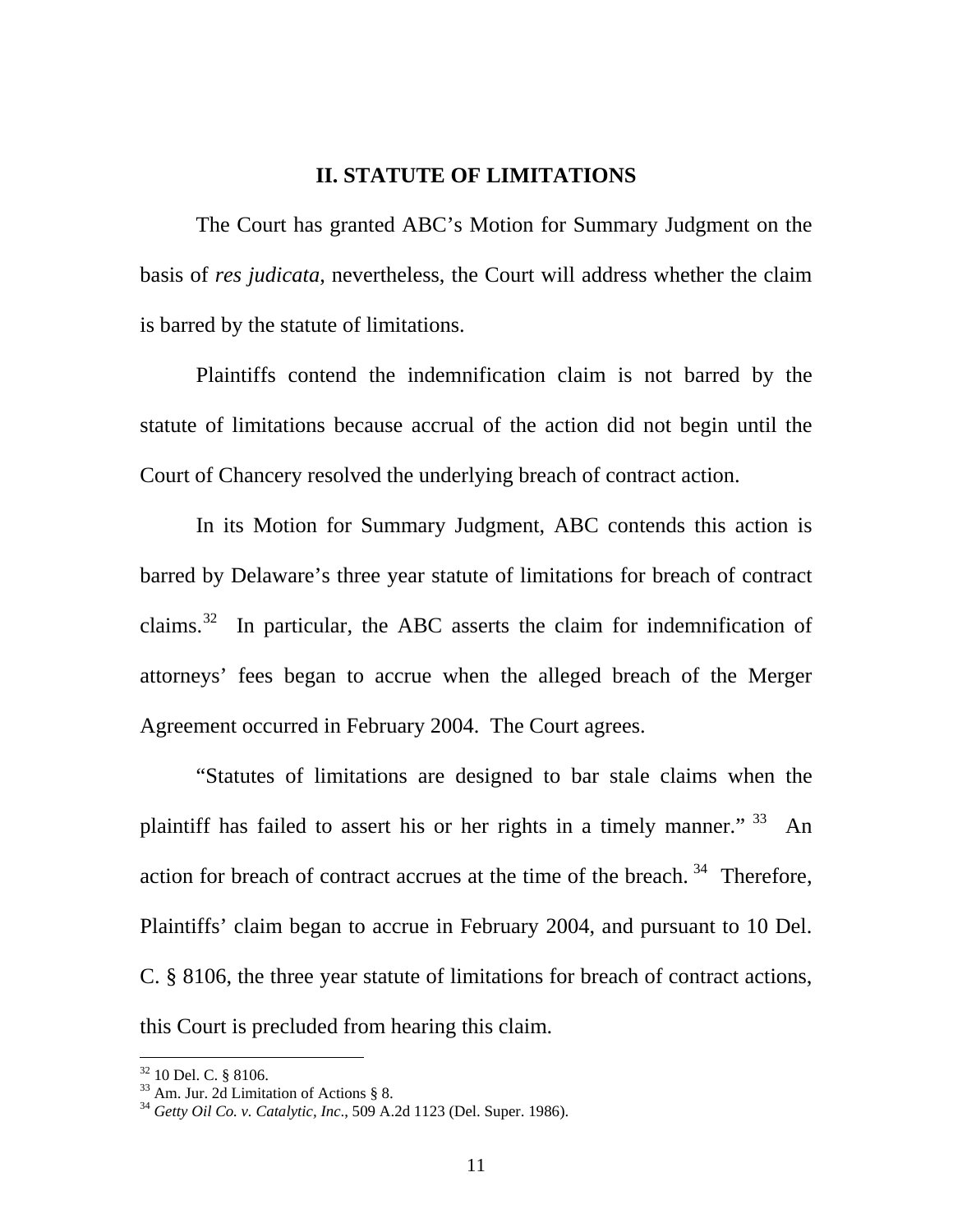Plaintiffs rely on *Scharf v. Edgecomb Corp*. to support its position. However, this reliance is misguided. In that case, a corporate officer sought indemnification of attorneys' fees he incurred during an SEC investigation.<sup>35</sup> Pursuant to a Delaware corporate statute, indemnification rights accrued when the officer showed success of his underlying claim.<sup>[36](#page-12-1)</sup> Conversely, in this case there is no statute requiring the Plaintiffs to wait for the liabilities to be determined for the underlying breach of contract action. The language in the contract states the Plaintiffs are entitled to reimbursement from the Defendant for any and all damages resulting from a breach of the Merger Agreement. The indemnification provision does not qualify Plaintiffs' right to damages only if their breach of contract claim is successful on the merits. The indemnification provision simply allocated bargained risks and liabilities, but it did not give rise to a separate action accruing at a different time. Furthermore, Plaintiffs' pleadings in the previous action, in which they demanded attorneys' fees, convey their understanding of when their right to attorneys' fees accrued.

<span id="page-12-0"></span><sup>35</sup> *Scharf v. Edgecomb Corp*., 864 A.2d 909 (Del. 2004). *36 Id.*

<span id="page-12-1"></span>